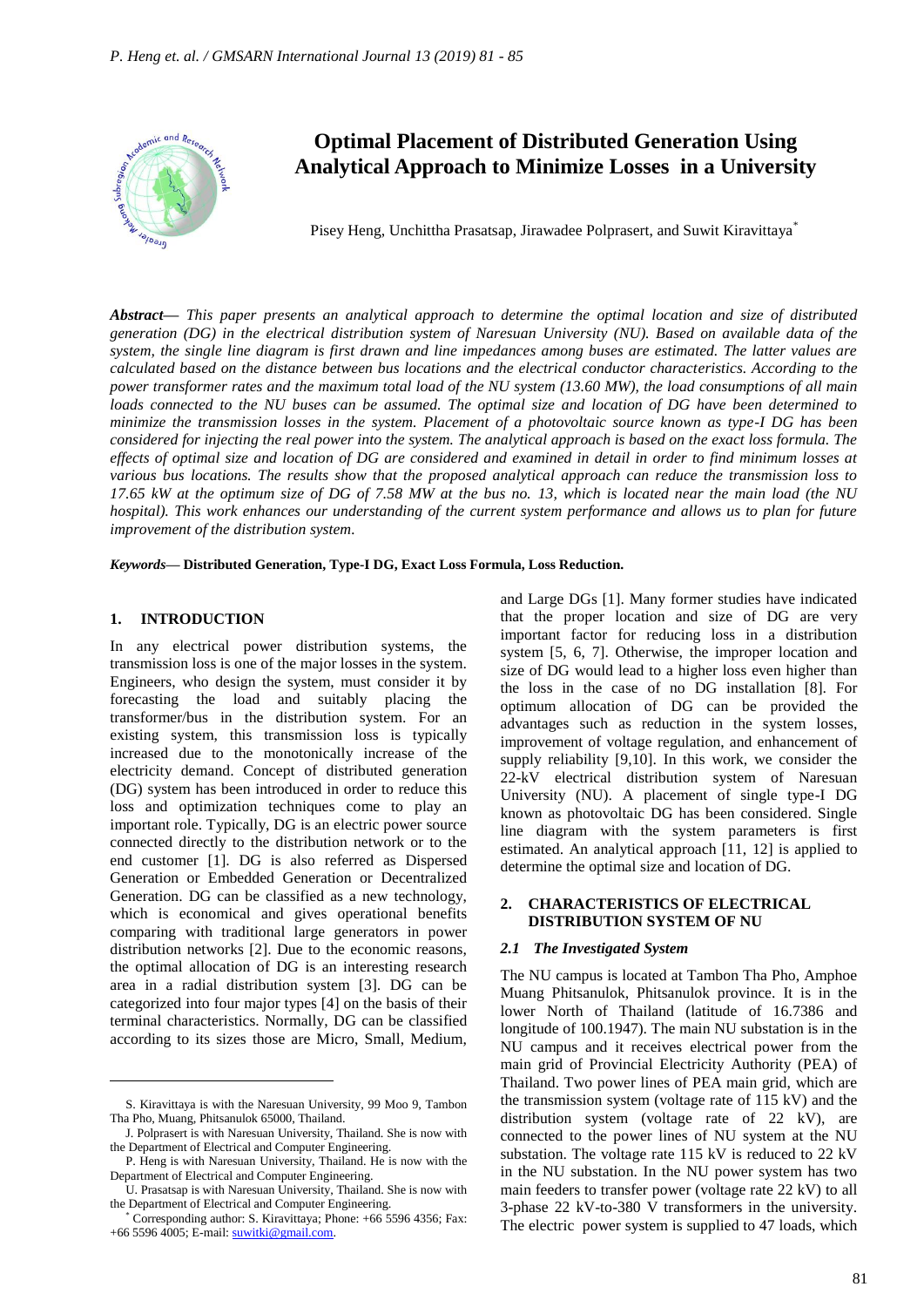are mostly the main buildings of the university. Figure 1 shows a map of NU together with the location of NU substation and the location of the step-down transformers in the feeder no. 1. This feeder is the main feeder for the load in the university. Note that the hospital is also located inside the university and requires about 40% of the total electrical load energy. Singe line diagram of the NU system is extracted from the available data [13,14] and shown in Fig. 2. We consider only the feeder no. 1 because of it is the main feeder. The placement of DG will not be affected by the feeder no. 2 because of the star topology of the system. For extracting the line impedances, the distances between each transformer/bus are measured. The line impedances are listed in the Appendix. The values of the impedance are calculated based on the distance between the bus locations and the electrical conductor characteristics as stated in the Appendix.

# *2.2 Estimated Load Consumption*

For the NU electrical power system, it has a total

maximum load power of 13.6 MW in 2016 [13,14]. As mentioned previously, the high demand load known as the NU hospital is located in the feeder no. 1. According to the maximum load consumption of the NU power system, we can estimate the distribution of the total demand load for all main buildings in the feeder no. 1. The estimation of total maximum load in the feeder is 9.39 MW. For demand load distribution, the loads are distributed based on the capacity of each transformers at various bus locations. Due to the existing capacity of these transformers are large, so the total loads are estimated with the extension factor and simultaneous factor in this calculation. In order to obtain the total demand loads which are approximated to the total maximum load, we initially assume the values of both factors to be 0.6 for all main buildings. Due to the fact that majority of the NU load is inductive load (airconditioning system), the lagging power factor of 0.8 is assumed [15].



**Fig. 1 Map of Naresuan university (NU). The NU substation and the location of the transformers of the feeder no. 1 are marked as a red rectangle and red circles, respectively. The bus numbers are labeled by the numbers. The location of NU hospital is marked by**  $\mathbf{\mathbf{\mathbb{Q}}}.$ 

# **3. METHODOLOGY**

# *3.1 Problem Formulation*

Minimization of power losses by placing optimal size and location of DG are investigated using analytical approach. The analytical approach is based on exact loss formula [11,12]. The real power loss in a distribution system is given by:

$$
P_{L} = \sum_{i=1}^{N} \sum_{j=1}^{N} \left[ \alpha_{ij} \left( P_{i} P_{j} + Q_{i} Q_{j} \right) + \beta_{ij} \left( Q_{i} P_{j} - P_{i} Q_{j} \right) \right]
$$
 (1)

where 
$$
\alpha_{ij} = \frac{R_{ij}}{|V_i V_j|} \cos(\delta_i - \delta_j)
$$
, (2)

$$
\beta_{ij} = \frac{R_{ij}}{\left|V_i V_j\right|} \sin\left(\delta_i - \delta_j\right),\tag{3}
$$

and 
$$
Z_{ij} = R_{ij} + jX_{ij}.
$$
 (4)

 $P_i(P_j)$  is the real power injected at the  $i^{\text{th}}(j^{\text{th}})$  bus.  $Q_i(Q_j)$ is the reactive power injected at the  $i^{\text{th}}$  ( $j^{\text{th}}$ ) bus.  $Z_{ij}$  is the impedance of the line between the  $i^{\text{th}}$  and  $j^{\text{th}}$  bus.  $V_i$  ( $V_j$ )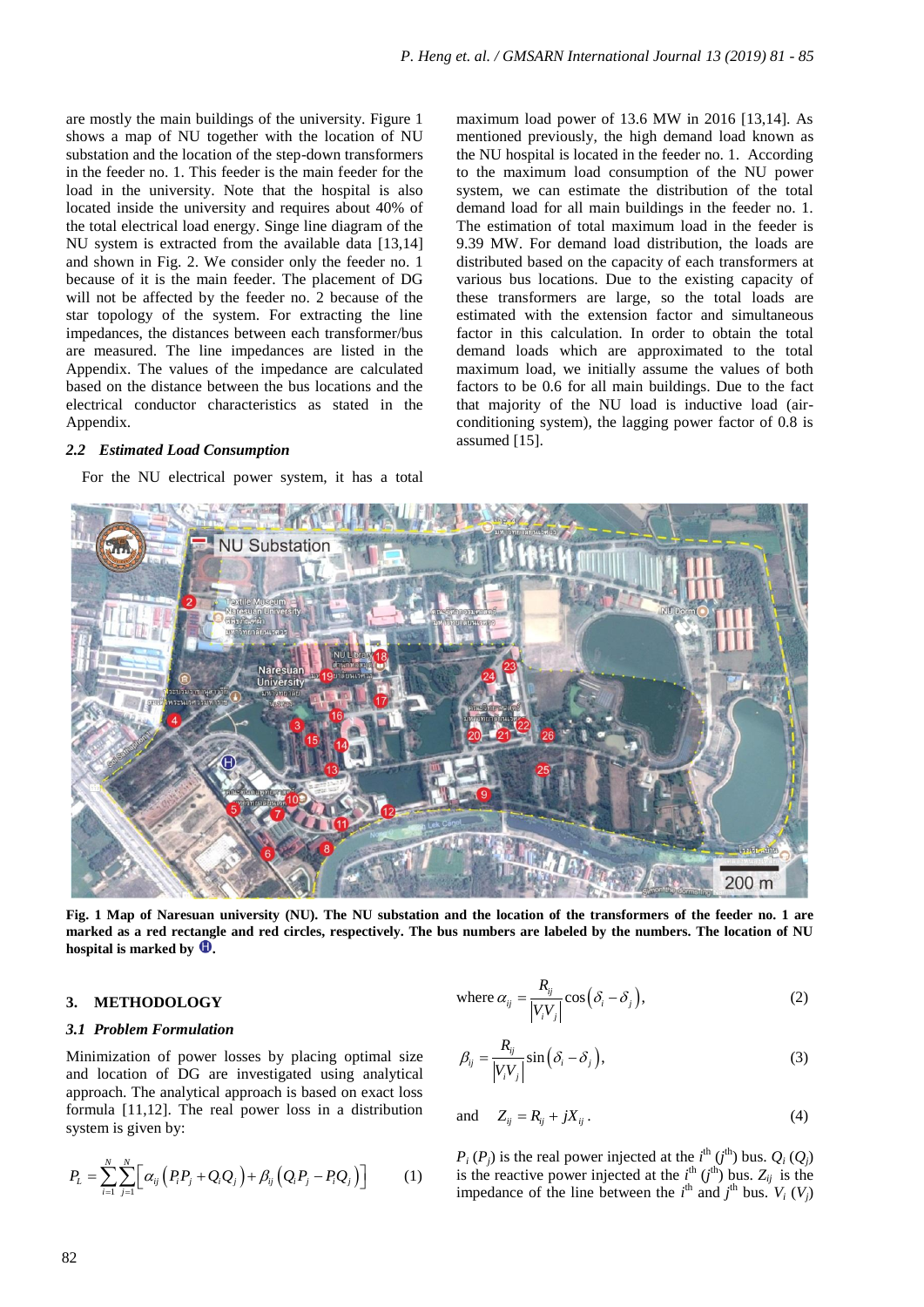and  $\delta_i$  ( $\delta_j$ ) are the voltage magnitude and phase angle at the  $i^{\text{th}}$   $(j^{\text{th}})$  bus and N is the number of buses in the feeder  $(= 26)$ . The problem is subjected to the power balance constraint:

$$
\sum_{i=1}^{N} P_{DG,i} = \sum_{i=1}^{N} P_{D,i} + P_{L}
$$
\n(5)

and the voltage constraint:

$$
V_i^{\min} \le V_i \le V_i^{\max}, i = 1, 2, 3, ..., N,
$$
\n(6)

where  $P_{DG,i}$  is the real power injection from all DGs,  $P_{D,i}$ is the load demand at the  $i^{\text{th}}$  bus,  $V_i^{\min}$  and  $V_i^{\max}$  are minimum and maximum voltage limit of the *i*<sup>th</sup> bus. In this work, the voltage constraint (Eq. (6)) plays no role due to the small system size.

#### *3.2 Optimum Size of DG*

The exact loss formula given in Eq. (1) is considered. The total power loss of the system is minimum if the partial derivative of Eq. (1) with respect to the injected power  $P_i$  from DG at the  $i^{\text{th}}$  bus equals zero [11], i.e.,

$$
\frac{\partial P_L}{\partial P_i} = 2 \sum_{j=1}^N \left( \alpha_{ij} P_j - \beta_{ij} Q_j \right) = 0 \tag{7}
$$

It follows that:

$$
P_i = -\frac{1}{\alpha_{ii}} \left[ \sum_{j=1, j \neq i}^{N} \left( \alpha_{ij} P_j - \beta_{ij} Q_j \right) \right],
$$
 (8)

where  $P_i$  is the real power injection at the  $i^{\text{th}}$  bus. The difference between real power generation and the real power demand is also  $P_i$  and it can be determined as follows:

$$
P_i = P_{DG,i} - P_{D,i} \,, \tag{9}
$$

where  $P_{DG,i}$  is the real power injection from DG placed at the  $i^{\text{th}}$  bus, and  $P_{D,i}$  is the load demand at the  $i^{\text{th}}$  bus. From Eq. (9),  $P_{DGi}$  can be determined as follows:

$$
P_{DG,i} = P_{D,i} - \frac{1}{\alpha_{ii}} \left[ \sum_{\substack{j=1 \ j \neq i}}^{N} \left( \alpha_{ij} P_j - \beta_{ij} Q_j \right) \right]
$$
 (10)

The Eq. (10) gives the optimal size of DG at each bus [4]. If the type-I DG is placed at the  $i<sup>th</sup>$  bus and it gives the minimum loss compared to the case that the same type of DG is placed at any other bus, then the  $i<sup>th</sup>$  bus is the optimal location for placing the optimal type-I DG.

#### *3.3 Computational Procedure*

The computational procedure to find the optimal location and size of single DG using the analytical approach is described below.

- Step 1: Run the base case load flow.
- Step 2: Find the base case total power loss using Eq. (1)
- Step 3: Find the optimum size of DG for each bus location using Eq. (10).
- Step 4: Place the optimum DG size at each bus and calculate the loss using Eq. (1).
- Step 5: After DG placement, the optimal bus locates at a minimum loss. This is optimal location for DG installation.
- Step 6: Run load flow with the optimal DG size to obtain final result.



**Fig. 2 Single line diagram of the NU power system.**

### **4. RESULTS AND DISCUSSION**

The analysis is carried out on the NU power system and it has a total estimated load of 9.39 MW and 7.04 Mvar (for the feeder no. 1). Due to the small system size, the computational results can easily be obtained from this analytical approach. However, this method might not be applicable to large scale system. According to the analytical approach [11], the optimum size of DGs are determined at various bus locations. Figure 3 shows the minimum transmission loss and the optimum DG size at the various bus locations when the optimal single DG is installed. Based on the load power and the impedance values, the estimated loss is 42.06 kW (without DG installation). For the solution shown in Fig. 3, we observed that the losses reduction can be reduced if the optimal DGs placement are placed at the appropriate bus locations. In addition, we also found that the reduced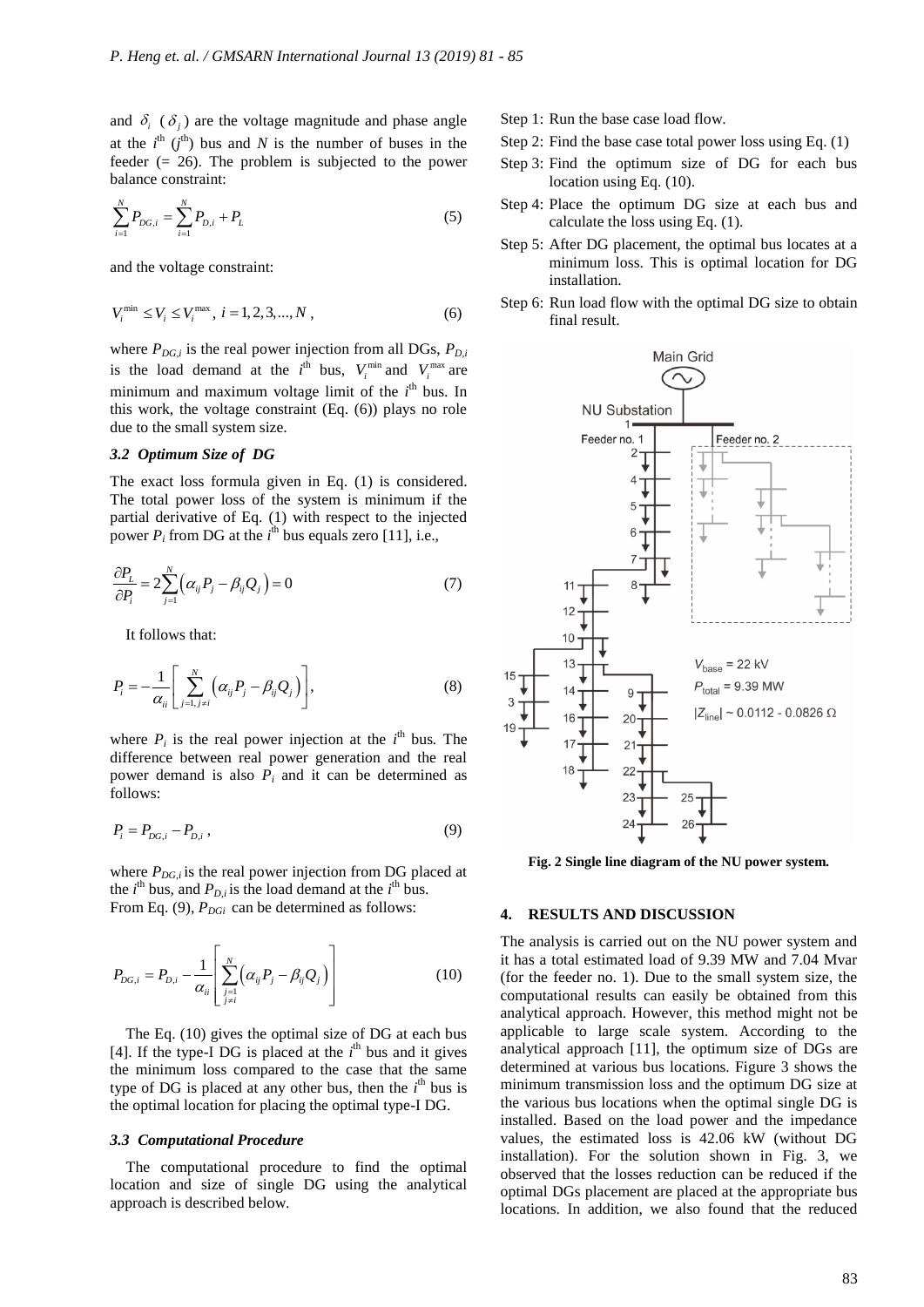losses depend on the capacity of the DGs. In order to reduce the loss, a placement of single type-I DG is considered. The optimum size of DGs is identified at the various bus locations based on the minimum losses. Minimum losses and optimum DG size can be calculated and the latter is ranging from 4.65 to 9.43 MW. The minimum power loss is obtained when the DG size with optimal size is installed at the optimum location. The minimum loss is  $~17.65$  kW when the optimal DG size of 7.58 MW is installed at the bus no. 13 for our bus topology. The loss is reduced by 58% when the optimal DG is installed. The second suitable location is bus no. 10. It gives slightly higher total power loss as shown in Fig. 3(a). As observed in Figs. 3 (a)  $\&$  (b), the results yield that the optimal DGs size at the various bus locations. They play an important role in reduction of the system loss. The proposed analytical approach for optimal placement of single DG not only minimize the line losses but also minimize the DG size. Note that the voltage becomes more stable when the DG is placed. The line voltage of 0.9940 p.u. at the bus no. 24 is changed to 0.9971 p.u. when the DG is installed at that bus. This result might be validated by adding a photovoltaic cell (type-I DG) at the optimum bus (bus 13) and observe the change of voltages at other buses.



**Fig. 3 (a) Total transmission loss and (b) the optimal DG size when the single DG with optimal DG size is installed at various bus locations**

Concerning the spatial distribution of the load, one can clearly observe in Fig. 1 that the optimal DG location is at the bus no. 13, which is located in the mid of the main load area. The optimal DG position can therefore be predicted from this fact. However, the accurate position cannot be known without the calculation. In order to reduce the transmission loss inside the university, the DG

is recommended to install at that bus. In practical, the best location of DG may not be always possible due to many constraints, ie., energy source, land restriction, installation/maintenance cost, and other factors.

# **5. CONCLUSION**

This paper presents an estimation of the transmission loss in the NU power system. An installation of type-I DG is considered in order to minimize this loss. The analytical approach to determine the optimal size and location of DG for loss minimization in NU power system is applied. The proper location and size of DG are a very important factor for loss reduction. By using the proposed analytical approach, the results can be obtained the minimum system loss of 17.65 kW with the optimum size of DG of 7.58 MW at the bus no. 13 for our bus topology. This work improves our knowledge of the existing power system and allows us to further improve the system performance.

#### **ACKNOWLEDGEMENT**

This work is financially supported by Royal Scholarship under Her Royal Highness Princess Maha Chakri Sirindhorn's Education Project for Cambodia. The authors acknowledge the support from the Center of Excellence on Energy Technology and Environment, Naresuan University and the Faculty of Engineering, Naresuan University.

# **REFERENCES**

- [1] Ackermann T.; Andersson, G.; and Söder L. 2001. Distributed generation: a definition. *Electric Power Systems Research* 57: 195-204.
- [2] Liu, W.; Xu, H.; Niu, S.; and Xie, J. 2016 Optimal Distributed Generator Allocation Method Considering Voltage Control Cost *Sustainability* 8: 193.
- [3] Wang, C.; and Nehrir, M. H. 2004. Analytical approach for optimal placement of distributed generation source in power systems. *IEEE Transactions on Power System* 19: 2068-2076.
- [4] Hung, D. Q.; Mithulananthan, N.; and Bansal R. C. 2010 Analytical expressions for DG allocation in primary distribution networks. *IEEE Transactions on Energy Conversion* 25: 814-820.
- [5] Kumar, N. P. and Injeti, S. K. 2011. Optimal planning of distributed generation for voltage stability and loss reduction. *International Journal of Computer Applications* 15: 40-46.
- [6] Prakash, D. B. and Lakshminaraayana, C. 2016. Multiple DG placements in distribution system for power loss reduction using PSO algorithm *Procedia Technology* 25: 785-792.
- [7] Hung, D. Q.; Mithulananthan, N.; and Bansal, R. C. 2013. Analytical strategies for renewable distributed generation integration considering energy loss minimization. *Applied Energy* 105: 75-85.
- [8] Griffin, T.; Tomsovic, K.; Secrest, D.; and Law, A. 2000. Placement of dispersed generation systems for reduced losses. *Proceedings of the 33rd Annual*